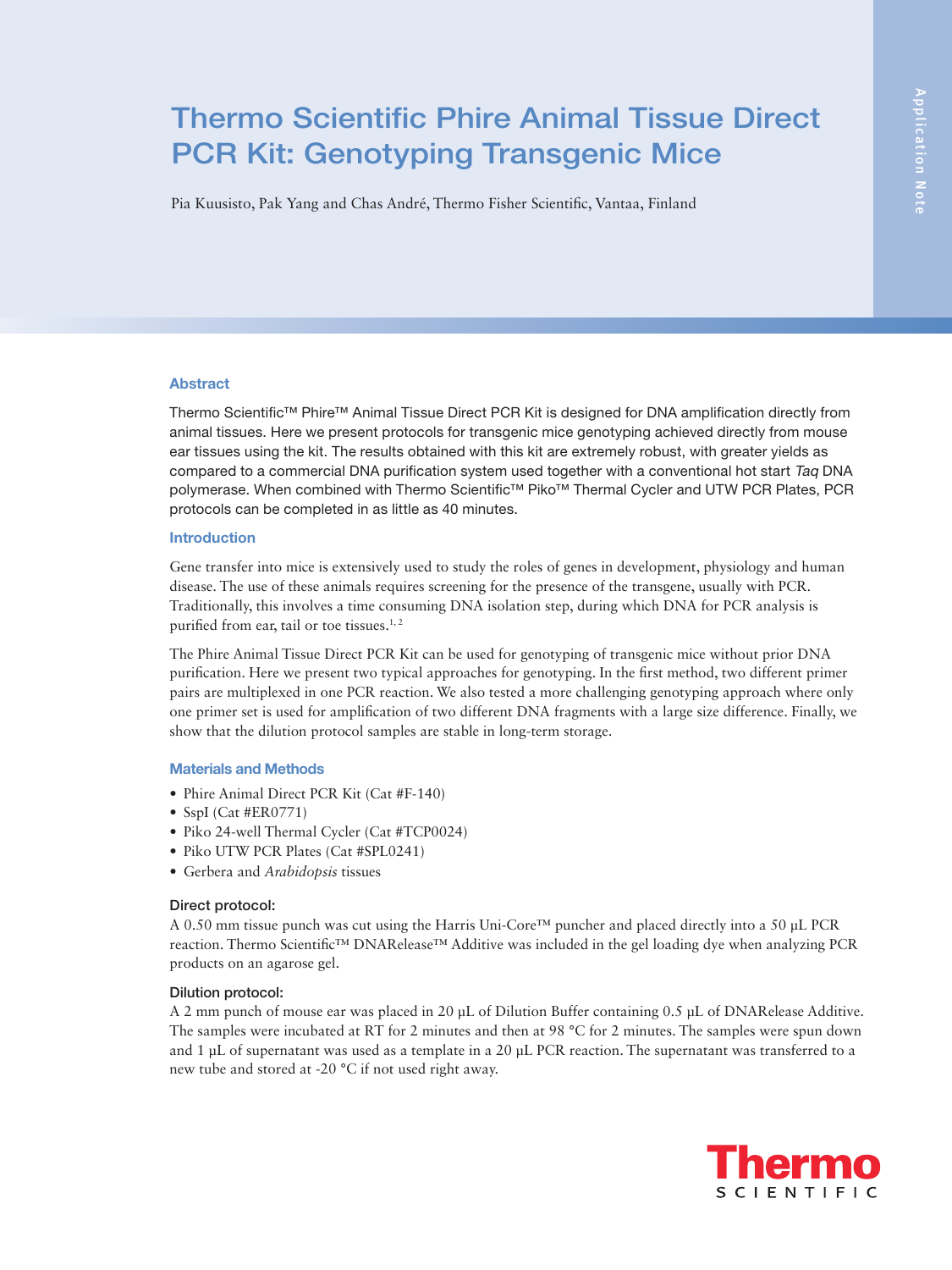## 2 Stability assays:

Mouse ear tissues were prepared as described for dilution protocol. The reactions were either freezed and thawed for 20 times or stored at -20 °C for 1 year before PCR.

| <b>Components</b>                           | $20 \mu L$<br>reaction | 50 µL<br>reaction         | <b>Final</b><br>Conc. |
|---------------------------------------------|------------------------|---------------------------|-----------------------|
| H <sub>2</sub> O                            | add to<br>$20 \mu L$   | add to<br>$50 \mu L$      |                       |
| 2x Phire Animal<br><b>Tissue PCR Buffer</b> | $10 \mu L$             | $25 \mu L$                | 1x                    |
| primer A                                    | x µL                   | x µL                      | $0.5 \mu L$           |
| primer B                                    | x µL                   | x µL                      | $0.5$ µL              |
| Phire Hot-Start II<br><b>DNA Polymerase</b> | $0.4 \mu L$            | 1 µL                      |                       |
| Sample:<br><b>Direct Protocol</b>           |                        | $0.5 \text{ mm}$<br>punch |                       |
| <b>Dilution Protocol</b>                    | 1 µL                   |                           |                       |

|  | <b>Table 1: Reaction conditions for PCR</b> |  |
|--|---------------------------------------------|--|

**Table 2:** Cycling conditions

|                   | 2-step<br>protocol |                                          | 3-step<br>protocol |                                  | <b>Final</b><br>Conc. |
|-------------------|--------------------|------------------------------------------|--------------------|----------------------------------|-----------------------|
| <b>Cycle step</b> | Temp.              | <b>Time</b>                              | Temp.              | <b>Time</b>                      | <b>Cycles</b>         |
| Lysis of cells    | 98 °C              | 5 minute                                 | 98 °C              | 5 minute                         | 1                     |
| Denaturation      | 98 °C              | 5s                                       | 98 °C              | 5s                               |                       |
| Annealing*        |                    |                                          | X °C               | 5s                               | 40                    |
| Extension         | $72^{\circ}$ C     | 20 s < 1 kb<br>$20 \text{ s/kb}$<br>1 kb | $72^{\circ}$ C     | 20 s < 1 kb<br>20 s/kb<br>$1$ kb |                       |
| Final             | $72^{\circ}$ C     | 1 minute                                 | $72^{\circ}$ C     | 1 minute                         |                       |
| Extension         | $4^{\circ}$ C      | hold                                     | $4^{\circ}$ C      | hold                             |                       |

*\*Recommended annealing temperature is equal to the Tm for primers*  $\leq 20$  *nt, and Tm +3* °C *for primers*  $> 20$  *nt.* 

# Results and Discussion

The performance of the Phire Animal Tissue Direct PCR Kit was first tested with two genotyping protocols. Simply placing a 0.5 mm punch of mouse tissue directly into a 50 μL PCR reaction gave robust results (Figure 1). A more challenging protocol (where only one primer set was used for amplification of two fragments with a large size difference) also produced abundant yields of products of correct sizes (Figure 2). The weaker upper band with heterozygote mice is due to the competition of both templates (alleles) for the same primer pair; however, the genotyping results are still unambiguous.

Next, the Phire Animal Tissue Direct PCR Kit was compared to a combination of a commercial DNA extraction kit designed for animal tissues and a *Taq*-based hot start DNA polymerase in amplification of four DNA fragments. Phire Animal Tissue Direct PCR Kit produced all the four fragments (0.5-1.5 kb) with great yields. Performance of the commercial DNA purification kit combined with *Taq* DNA polymerase varied depending on the amplicon, and amplification of the longest fragment failed completely (Figure 3).

Finally, we tested the stability of the samples prepared according to dilution protocol. Our results show that the dilution samples can be stored at -20 °C for at least one year. Furthermore, repeated freezing and thawing did not significantly affect the reaction effectiveness (Figure 4).

In conclusion, the Phire Animal Tissue Direct PCR Kit can be used for PCR genotyping of transgenic mice. Due to the inhibitor tolerance of Phire Hot Start II DNA Polymerase, the protocols can be completed in minimal time without prior DNA purification. Note that despite the results presented here, it is expected that sometimes the product yields may be lower due to differences in tissue material and/or primers used. Therefore, it is recommended to always start with the dilution protocol as it allows for easier reaction optimization.



**Figure 1.** Genotyping of transgenic mice with two primer pairs using the direct protocol. 0.50 mm tissue punches of 11 individual mice were placed directly into 50 μL PCR reactions. Fragment sizes: 490 bp (transgenic) and 250 bp (wildtype).



**Figure 2.** Genotyping of transgenic mice with one primer pair using the dilution protocol. Mouse ear tissues were placed into dilution reactions with 20 μL of Dilution Buffer including DNARelease Additive. After incubations at RT and 98 °C, 1 μL of supernatant was used as a template in PCR reaction. Fragment sizes: 1500 bp (transgenic) and 200 bp (wildtype).